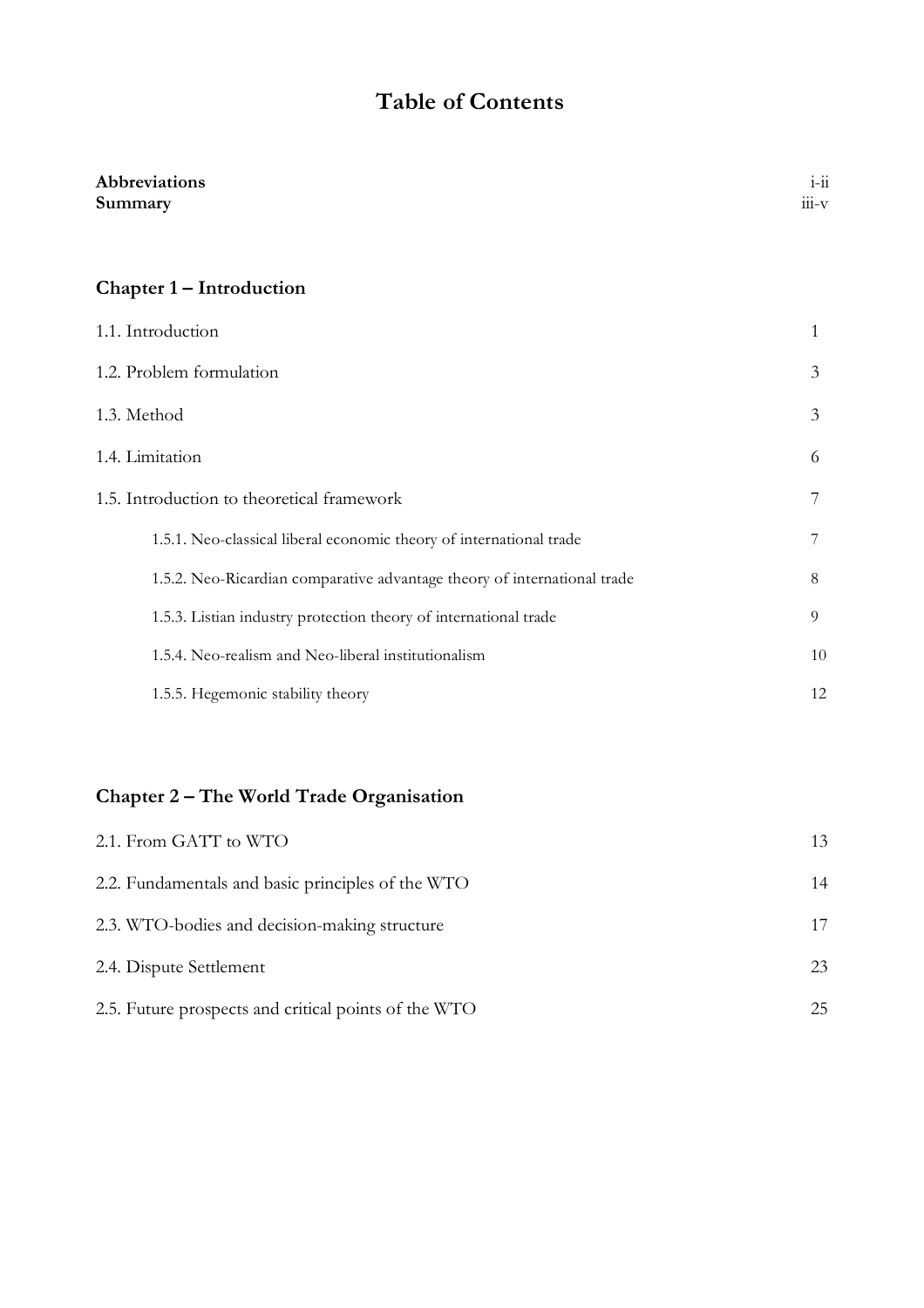## **Chapter 3 – The areas and actors of the Doha Round**

| 3.1. Introduction                                                                | 28 |
|----------------------------------------------------------------------------------|----|
| 3.2. The process of the Doha Round                                               | 28 |
| 3.3. The main areas of the Doha-negotiations                                     | 32 |
| 3.3.1. The Singapore Issues                                                      | 32 |
| 3.3.2. Agriculture                                                               | 34 |
| 3.3.3. NAMA                                                                      | 39 |
| 3.3.4. GATS                                                                      | 41 |
| 3.3.5. Development                                                               | 42 |
| 3.4. The main actors of the Doha-negotiations                                    | 45 |
| 3.4.1. The US                                                                    | 45 |
| 3.4.2. The EU                                                                    | 48 |
| 3.4.3. G20                                                                       | 51 |
| 3.4.4. LDCs and the African-group                                                | 52 |
| 3.4.5. The ACP-group                                                             | 53 |
| 3.5. Economic and political theories accounting for the problematic Doha-process |    |
| 3.5.1. Introduction                                                              | 53 |
| 3.5.2. Economic theories accounting for the progresses and delays                | 54 |
| 3.5.3. Political theories accounting for the progresses and delays               | 61 |
| 3.5.4. IR-theories accounting for the powers of the actors                       | 65 |
| 3.5.5. Factors explaining agricultural protectionism of developed countries      | 69 |